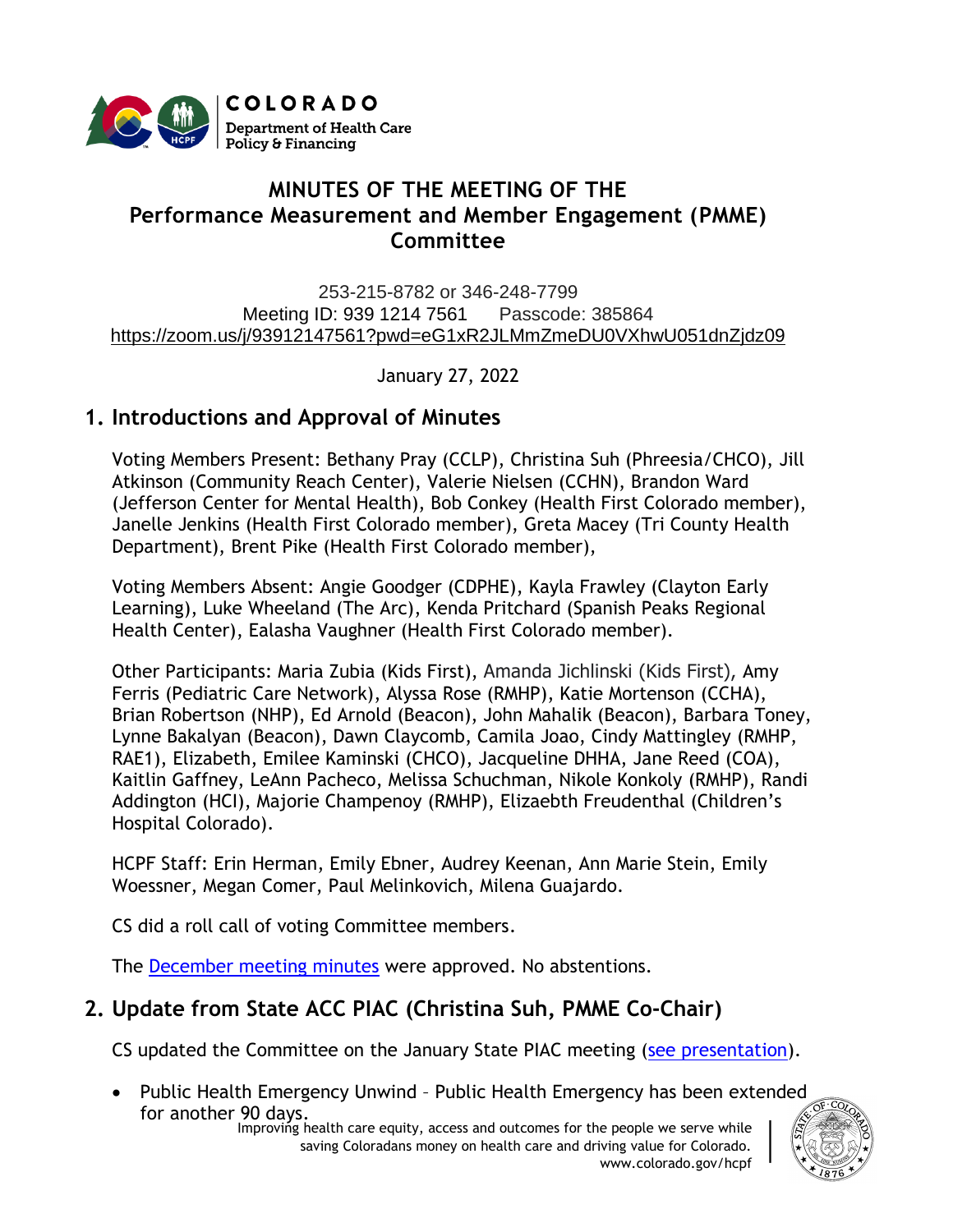- Workforce Discussion Updates.
- Region 6/7 (Colorado Community Health Alliance) MEAC update Community Incentive Program (CIP) – distributes funds from KPI incentive program as grants to community organizations who serve Health First CO members.
- HCPF Presentation on COVID-19 vaccination efforts Health First Colorado member specific COVID-19 vaccination data available on ACC Public Reporting website.

### **3. Well Child Visits- Provider Perspective (Dr. Amanda Jichlinski and Maria Zubia, Kids First Health Care)**

Dr. Amanda Jichlinski and Maria Zubia, Kids First Health Care shared their clinic's experience and perspective on well child visits (See [presentation\)](https://hcpf.colorado.gov/sites/hcpf/files/Performance%20Measurement%20and%20Member%20Engagement%20PIAC%20Sucbommittee%20Kids%20First%20Well%20Child%20Checks%20Presentation%20January%202022.pdf).

Kids First Mission: KFHC is committed to improving the health and well-being of infants, children, and youth through providing primary and preventive health services in partnership with schools and other community organizations.

Kids First has 3,815 members attributed to their practice

Importance of Well Child Checks

- Preventive care
- Mental health conditions are a leading cause of morbidity and mortality both nationally and in Colorado.
- Suicide is a leading cause of death in adolescents and young adults Colorado
- Obesity is a leading cause of morbidity and impacts health long-term
- Early attention to developmental concerns including Autism can have important prognostic impacts

Number of Well Child Checks that Kids First conducts

- 2019: 1,754
- 2020: 1,964
- 2021: 2,210

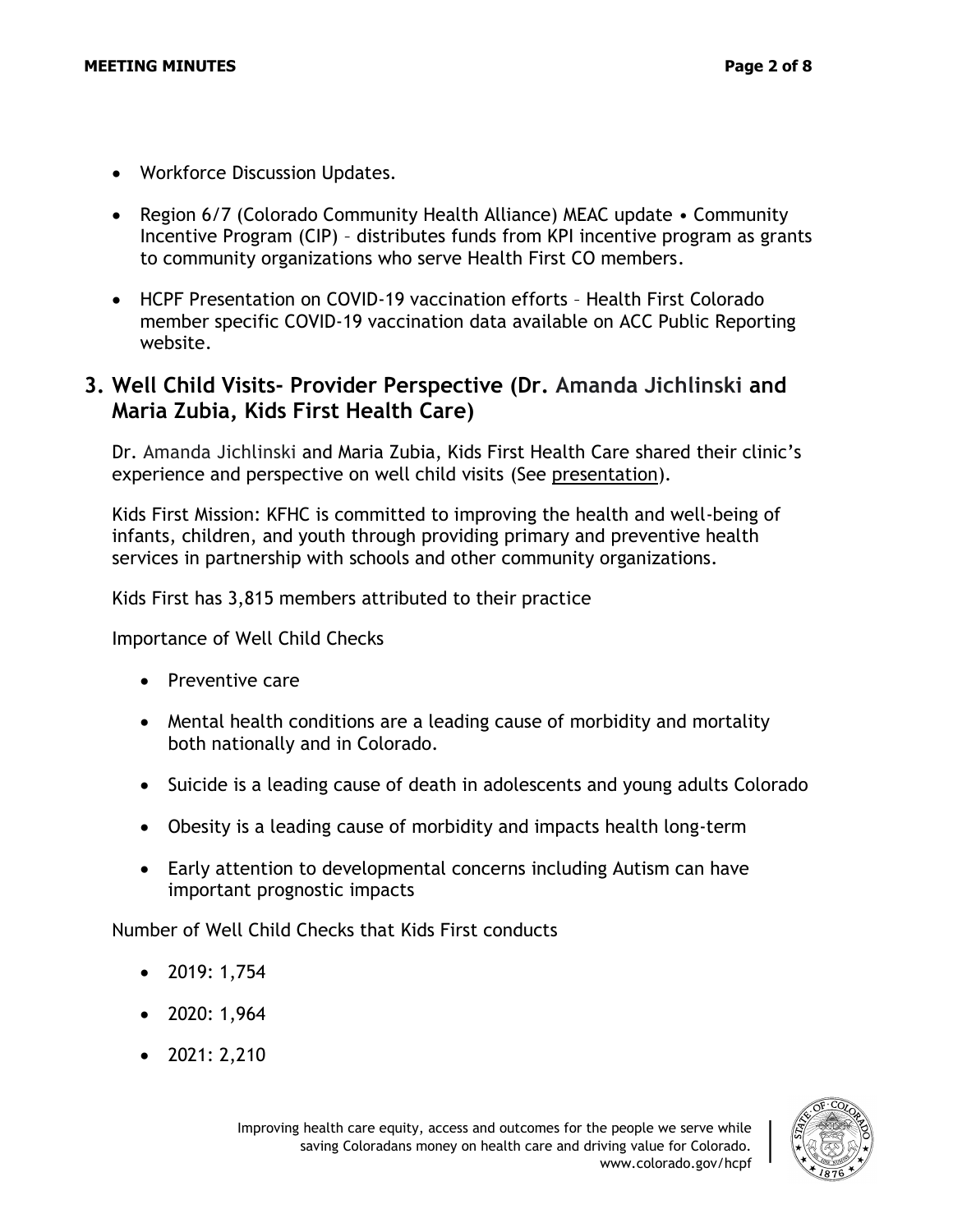### **Main Community Barriers to getting Well Child checkups**

- **Transportation:** Lack of access to transportation, unfamiliar with public transportation systems, and Medicaid transportation can be complicated and challenging to navigate.
- **Medical Literacy:** Acronyms (very inconsistent with how they are defined), unfamiliar terms, and inconsistent explanations
- **Language:** Interpretation vs Translation vs Comprehension
- **Accessibility:** Locating a provider is complicated; providers have different accessibility and enrollment requirements; Payer source is complex across all systems (public and private); accessibility is affected by stigma, pride, biases, etc.
- **Time:** Scheduling appointments can be difficult depending on Member's working hours and work schedule. Clinic may not have a schedule that works with the Member's availability.
	- $\circ$  School based healthcare clinics can help improving time options for appointments

#### **Clinic Barriers to getting Well Child Checkups**

- **Time and Appointment availability** 
	- o Flexibility, scheduling requirements, balancing staffing
- **Quantity vs Quality**
	- o Billable vs non billable appointments; insurance expectations; employer expectations
- **School Based Health Care Clinics (SBHCs):** 
	- o Parent consent (electronic/paper), forms, web-based assessments, etc.
	- $\circ$  Schools and their schedules
- **COVID-19 pandemic:**
	- o Changes in appointment structures (Telehealth, in-person, SBHC, Community Clinics)

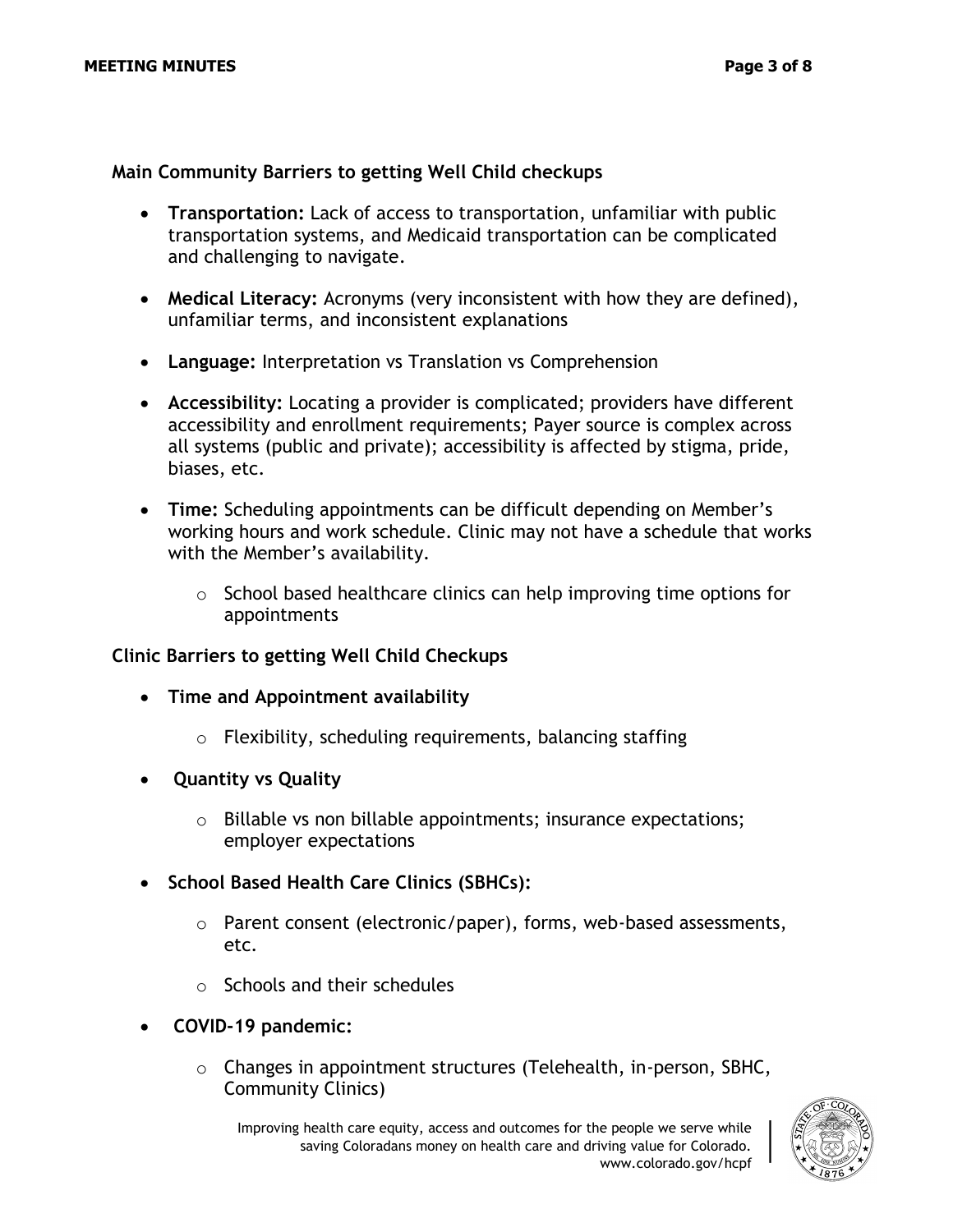- **Attribution List:**
	- $\circ$  The attribution list sometimes includes individuals who are no longer children and some live far from the clinic.
	- $\circ$  Clinic has a staff person calling each Member on the list. They track if they have moved and when they had their last well child check.
		- Very labor intensive to reach out. The majority of the people they call are patients at another clinic. They see a different provider, but they are still attributed to their clinic.

#### **Structural Barriers**

- Colorado does not have a routine system to confirm yearly well child checks *(not required for school entry beyond daycare).*
	- o Adoption of vaccine documentation requirements across school districts might help with this
	- $\circ$  Some states require this at the start of the school year.
	- o Without this requirement the kids stop coming into the clinic.
- Reimbursements that promote number of patients seen over length of appointments work against quality WCCs.
	- o Changes in Medicaid reimbursements are in place
	- $\circ$  A quick well child visit isn't thorough and as beneficial
		- If a provider sees 13 patients per morning that only allows 10- 12 minutes per visit. This does not contribute to a high quality well child visit.
- Care coordination, transportation, and Medicaid enrollment
	- o Require assistance, knowledge, and funding

#### **Research and Future Directions**

- Need for research on structural systems that impact well child checks statewide.
- Create opportunities for practices across the state to share problems and solutions and learn from each other what is working.

Improving health care equity, access and outcomes for the people we serve while saving Coloradans money on health care and driving value for Colorado. www.colorado.gov/hcpf

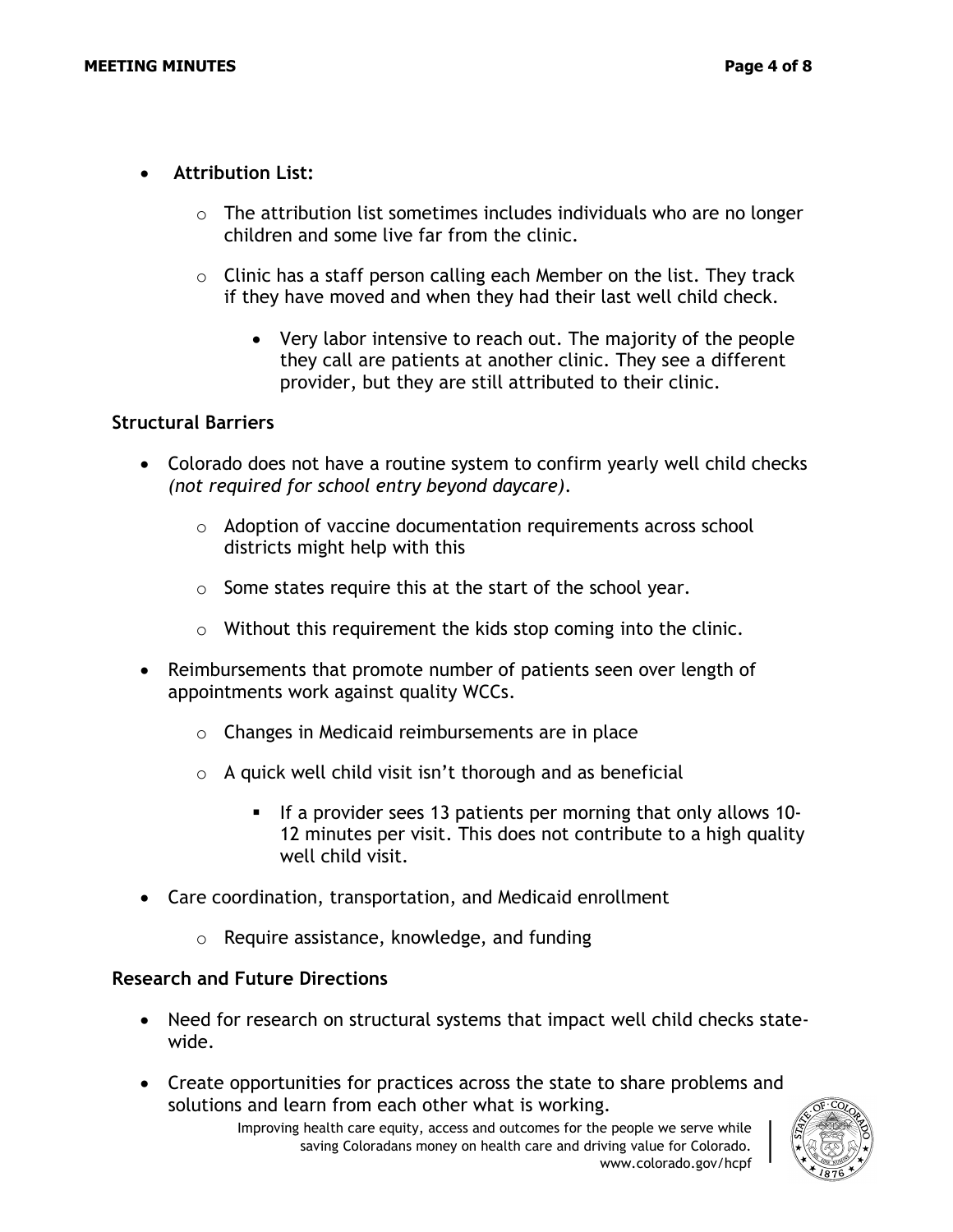- Create forums for collecting patient experiences and feedback.
- Innovative thinking to promote higher rates and improved quality of well child checks.
- Employ and deploy culturally relevant community navigators.
- Most of our healthcare system is focused on adults
	- o Need to create pediatric practice standards for Medicaid-enrolled groups.
- Preventative screenings may cost more money in the short term, which can create challenges, but catching issues early can save money in the long term.

A committee member asked if the well child visit is an opportunity to educate individuals on logistics and how they can help themselves in certain areas and find resources? There is a lot that must occur during this visit so is there time?

- MZ shared that their clinic has medical educators that can help Members. This helps patients and reduces the time the Provider must dedicate to these issues.
- AJ commented that the well child visit is a balance of many things that must be done. This is an opportunity to teach people a whole variety of things, but the provider also must prioritize what is most important for that specific patient.

A committee member asked if Kids First has a list of attributed patients that are stating they are patients elsewhere, how are the well child checks that a patient does or does not get end up being reported? Is Kid's First showing lower percentages or is the well child check double counted?

• AJ replied that is her understanding that the clinic ends up getting the "credit" for that person having a well child visit, but it is not double counted. The list is updated every 6 months.

### **4. Child and adolescent Well Child Key Performance Indicator (KPI) Data review (Anne Marie Stein, HCPF)**

Anne Marie Stein shared well child visit KPI data for Members aged 3-21 (see [presentation\)](https://hcpf.colorado.gov/sites/hcpf/files/Performance%20Measurement%20and%20Member%20Engagement%20PIAC%20Sucbommittee%20Well%20Child%20Data%20Review%20January%202022.pdf).

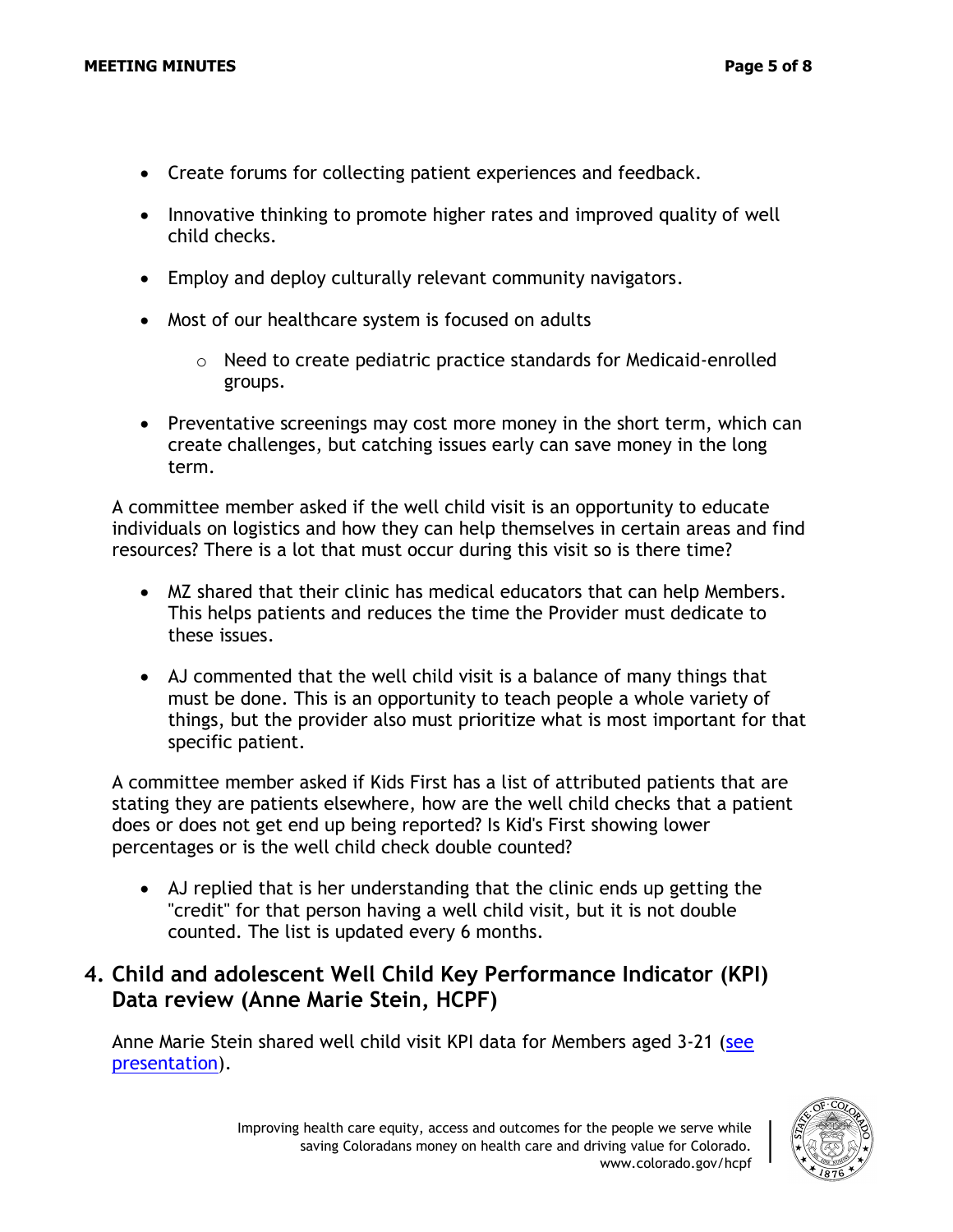### **Well Child KPI**

The well child KPI is the percentage of children ages 3 to 21 who have had at least one comprehensive well care visit with a primary care practitioner (PCF) or an obstetrician/gynecology (OB/GYN) during the measurement year.

Denominator: Ages 3 to 21 as of December 31 of the measurement year.

Numerator: One or more well-care visits during the measurement year. The wellcare visit must occur with a PCP or an OB/GYN, but the practitioner does not have to be the practitioner assigned to the child.

- FY20-21: 35% of eligible Members had a well child visit and 65% of eligible Members did not have a Well Visit documented (approximately 728,000 children)The national median for ages 3-6 is 70.4% and for ages 12-21 its 53.2%
- HCPF Goal: 80% of eligible Members to have a well visit during the measurement year.

FY20-21: for those Members who did not have a Well visit, 41% did not see any PCMP, Urgent Care, or ED Provider for the entire year.

The data was displayed broken down by RAE, County, race/ethnicity, and language.

AS clarified that the national averages displayed are for Medicaid only.

It was noted that the data shows some Members who did not have a well child visits but did have some preventative services including vaccinations.

• There is an education opportunity for clinics regarding well visits.

#### **Immunization for adolescents**

The immunization for adolescents Combo 2 measure is the percentage of children 13 years of age who have had one dose of meningococcal vaccine, one Tdap vaccine, and completed their vaccine series by their 13th birthday.

• Colorado's performance has remained consistent at approximately 34-35% and the national median is 79.2%

#### **Questions and comments**

Committee members had a few comments and questions about the data: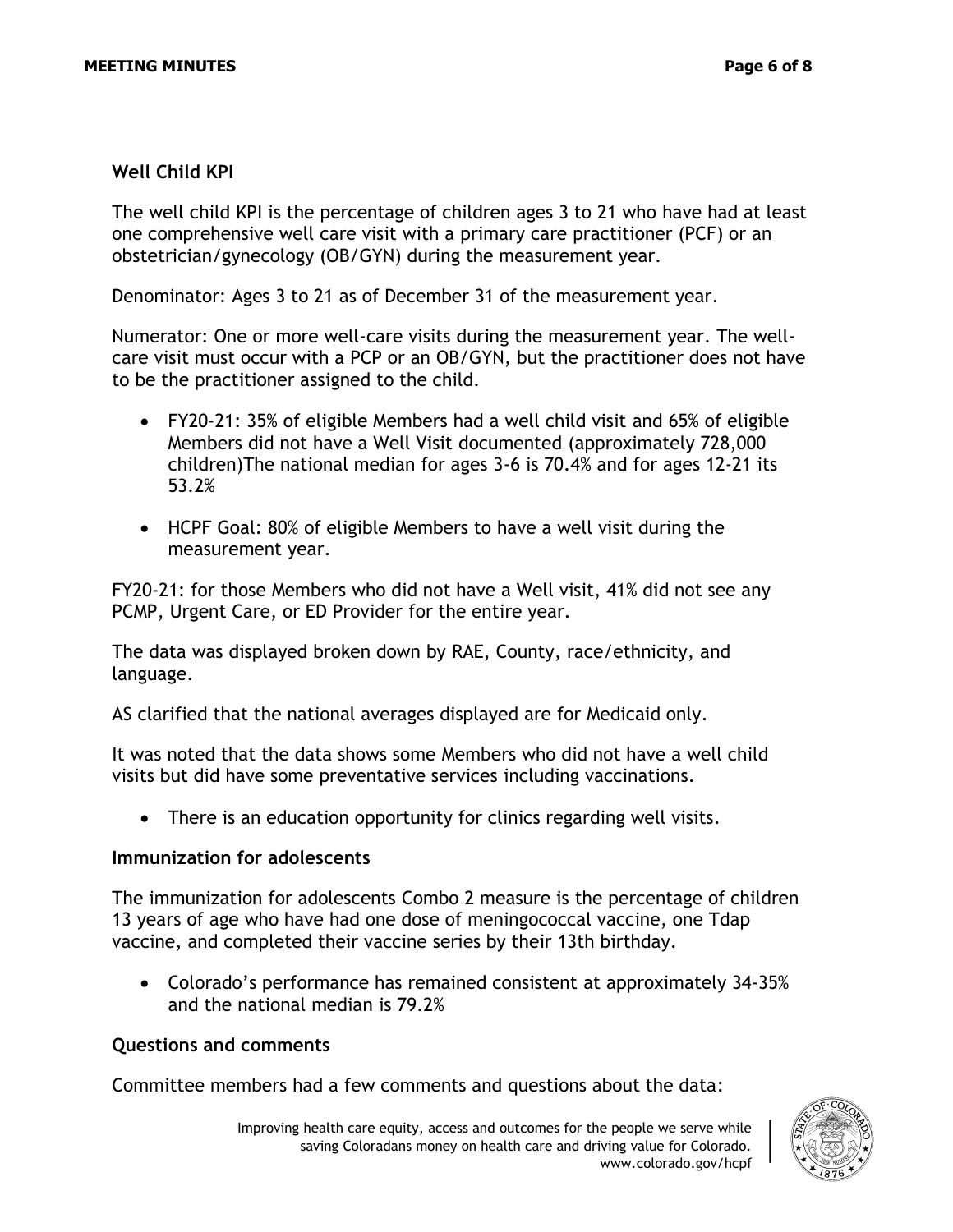- BW asked how many of those 41% who had no visit at all, got care elsewhere? Would this inflate the numbers since they couldn't be disenrolled? That number seems so high.
- BP asked if we could look at 2018-2019 data to assess whether the PHE had a significant impact.
- VN wanted to explore where the attribution is falling through.

AS clarified that due to the Public Health Emergency (PHE) no one could be disenrolled, so enrollment increased significantly.

AS requested RAE feedback on what they are doing to encourage well child visits:

• RAE4: On the Member side the RAE has materials that show how to get a visit and what to expect at a visit. The RAE sends out text messages and automated phone call reminders about well visits. To address the educational component the RAE has practice transformation coaches that work with PCMPs. They work to educate staff on coding for well visits.

AS said that its possible some practices are miscoding for full well child visits.

- RAE1: RAE has had a huge focus on well visits recently. The RAE has been working to engage with their community providers and they are thinking carefully about their messaging.
- Pediatric Care Network: The Pediatric Care Network supports well child visit rates & recall by incorporating a well child visit metric into their scorecard, has a well child visit program supported by quality coaches, provides marketing tools/posters for practices, provides patient lists to help facilitate recall, and they created a "What to Expect in a Well Child Visit, First 2 Years of Life" handout.

AS shared a link that provides an overview of how different states compare in well child checks [\(see link\)](https://www.medicaid.gov/state-overviews/scorecard/well-child-visits-third-fourth-fifth-sixth-years-of-life/index.html).

AS shared a link that provides an overview of Medicaid and CHP+ in Colorado (see [link\)](https://www.medicaid.gov/state-overviews/stateprofile.html?state=colorado).

### **5. Discussion**

The committee discussed the data presented and the committee's next steps (please see [presentation\)](https://hcpf.colorado.gov/sites/hcpf/files/Performance%20Measurement%20and%20Member%20Engagement%20PIAC%20Sucbommittee%20Closing%20Discussion%20January%202022.pdf)

a small group to look at well child data and put together the next data request.<br>a small group to look at well care equity, access and outcomes for the people we serve while EH requested committee members to please let her know if they would like to join

saving Coloradans money on health care and driving value for Colorado. www.colorado.gov/hcpf